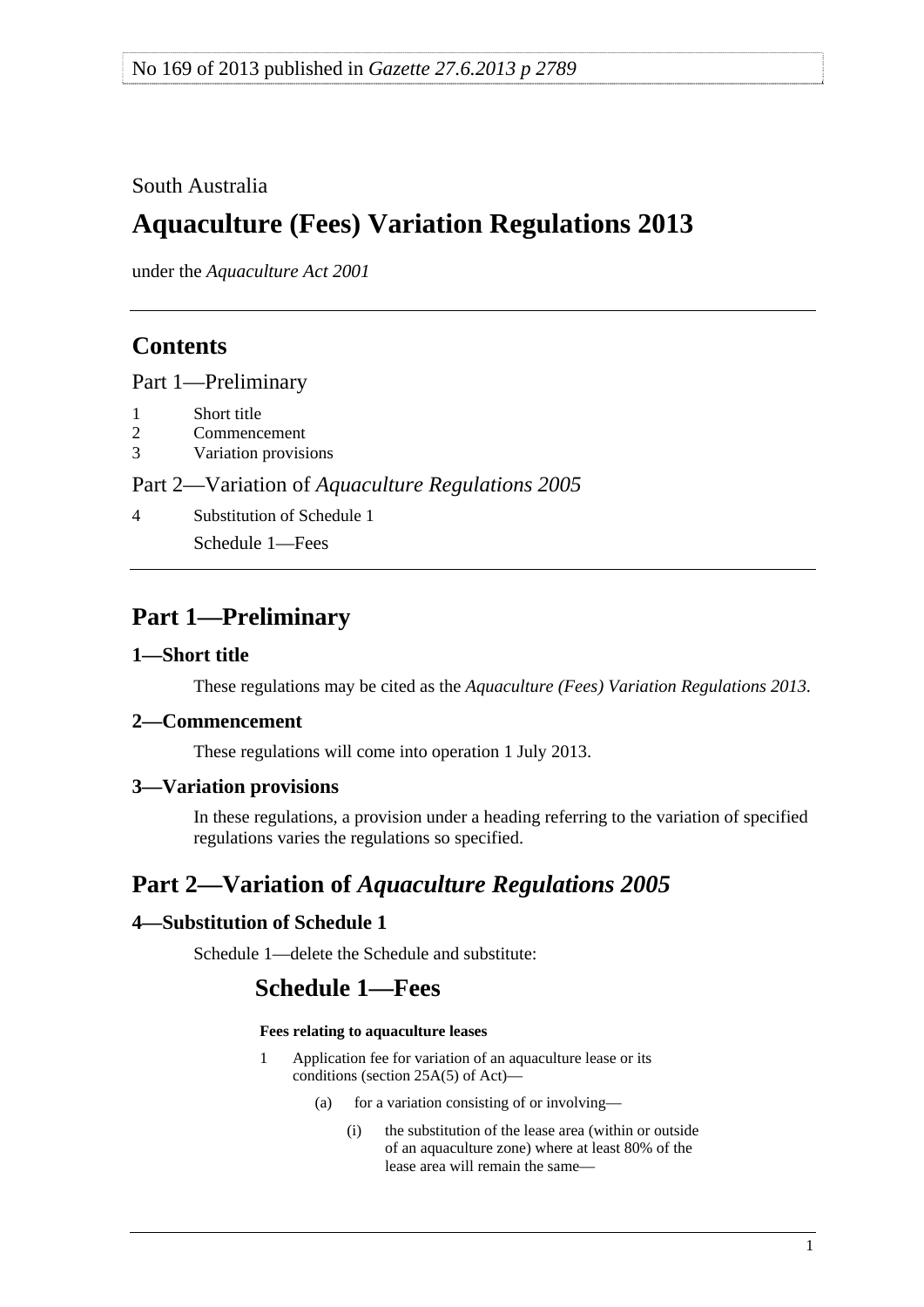|   |                                                                                          |                                                                                                                                                 | (A)                                                                   | if the corresponding licence relating to the<br>lease authorises the farming of prescribed wild<br>caught tuna                             | \$2 191 |  |  |
|---|------------------------------------------------------------------------------------------|-------------------------------------------------------------------------------------------------------------------------------------------------|-----------------------------------------------------------------------|--------------------------------------------------------------------------------------------------------------------------------------------|---------|--|--|
|   |                                                                                          |                                                                                                                                                 | (B)                                                                   | in any other case                                                                                                                          | \$2916  |  |  |
|   |                                                                                          | the substitution of the lease area within an<br>(ii)<br>aquaculture zone (other than a variation of a kind<br>referred to in subparagraph (i))— |                                                                       |                                                                                                                                            |         |  |  |
|   |                                                                                          |                                                                                                                                                 | (A)                                                                   | if the farming of prescribed wild caught tuna is<br>a permitted class of aquaculture in the zone                                           | \$2 537 |  |  |
|   |                                                                                          |                                                                                                                                                 | (B)                                                                   | in any other case                                                                                                                          | \$3 619 |  |  |
|   |                                                                                          | (iii)                                                                                                                                           |                                                                       | the substitution of the lease area outside of an<br>aquaculture zone (other than a variation of a kind<br>referred to in subparagraph (i)) | \$4 340 |  |  |
|   | (b)                                                                                      |                                                                                                                                                 |                                                                       | for a variation of any other kind                                                                                                          | \$766   |  |  |
| 2 | Application fee for consent to transfer a production lease<br>(section $39(2)$ of Act)—  |                                                                                                                                                 |                                                                       |                                                                                                                                            |         |  |  |
|   | (a)                                                                                      |                                                                                                                                                 |                                                                       | for the transfer of 1 lease                                                                                                                | \$669   |  |  |
|   | (b)                                                                                      |                                                                                                                                                 | transfer                                                              | for the transfer of each additional lease if the parties<br>involved in the transfer are the same as for the first                         | \$568   |  |  |
| 3 |                                                                                          | Application fee for division of a production lease area into separate<br>\$937<br>lease areas (regulation 29)                                   |                                                                       |                                                                                                                                            |         |  |  |
| 4 |                                                                                          | \$1 150<br>Application fee for amalgamation of 2 or more production lease<br>areas into a single lease area (regulation 30)                     |                                                                       |                                                                                                                                            |         |  |  |
|   |                                                                                          |                                                                                                                                                 |                                                                       | <b>Fees relating to aquaculture licences</b>                                                                                               |         |  |  |
| 5 | Application fee for a corresponding licence (section 22(2d) of<br>$Act)$ —               |                                                                                                                                                 |                                                                       |                                                                                                                                            |         |  |  |
|   | (a)                                                                                      |                                                                                                                                                 | in the case of a corresponding licence within an<br>aquaculture zone— |                                                                                                                                            |         |  |  |
|   |                                                                                          | (i)                                                                                                                                             |                                                                       | administrative component                                                                                                                   | \$2 207 |  |  |
|   |                                                                                          |                                                                                                                                                 |                                                                       | (ii) advertising component                                                                                                                 | \$1 382 |  |  |
|   | (b)                                                                                      |                                                                                                                                                 |                                                                       | in the case of a corresponding licence outside of an<br>aquaculture zone-                                                                  |         |  |  |
|   |                                                                                          | (i)                                                                                                                                             |                                                                       | administrative component                                                                                                                   | \$3 396 |  |  |
|   |                                                                                          | (ii)                                                                                                                                            |                                                                       | advertising component                                                                                                                      | \$1 382 |  |  |
| 6 | Application fee for a licence other than a corresponding licence<br>(section 49 of Act)- |                                                                                                                                                 |                                                                       |                                                                                                                                            |         |  |  |
|   | (a)                                                                                      |                                                                                                                                                 |                                                                       | for a low risk ( <i>category A</i> ) licence—                                                                                              |         |  |  |
|   |                                                                                          | (i)                                                                                                                                             |                                                                       | administrative component                                                                                                                   | \$2 058 |  |  |
|   |                                                                                          | (ii)                                                                                                                                            |                                                                       | advertising component                                                                                                                      | \$1 382 |  |  |
|   | (b)                                                                                      | for a medium risk ( <i>category</i> $\bm{B}$ ) licence—                                                                                         |                                                                       |                                                                                                                                            |         |  |  |
|   |                                                                                          | (i)                                                                                                                                             |                                                                       | administrative component                                                                                                                   | \$2462  |  |  |
|   |                                                                                          | (ii)                                                                                                                                            |                                                                       | advertising component                                                                                                                      | \$1 382 |  |  |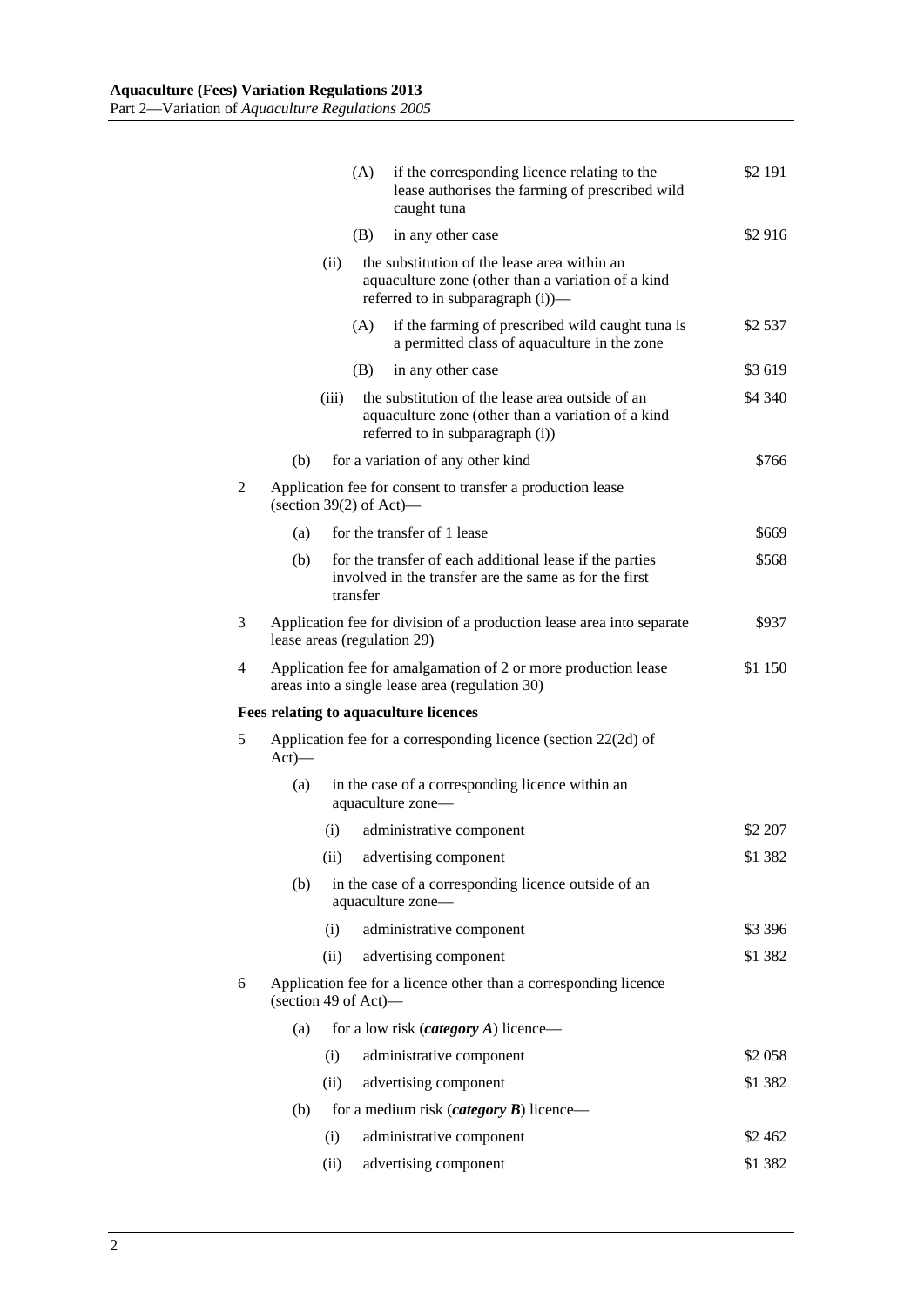| (c)   | for a high risk ( <i>category</i> $C$ ) licence—                                                                                                              |         |  |  |  |  |
|-------|---------------------------------------------------------------------------------------------------------------------------------------------------------------|---------|--|--|--|--|
|       | administrative component<br>(i)                                                                                                                               | \$3881  |  |  |  |  |
|       | (ii)<br>advertising component                                                                                                                                 | \$1 382 |  |  |  |  |
|       | Application fee for renewal of an aquaculture licence other than a<br>corresponding licence (section 50A of Act)—                                             |         |  |  |  |  |
| (a)   | for the renewal of 1 licence                                                                                                                                  | \$669   |  |  |  |  |
| (b)   | for the renewal of each additional licence if the parties to<br>the licence are the same as for the first renewal                                             | \$608   |  |  |  |  |
| Note- |                                                                                                                                                               |         |  |  |  |  |
|       | A corresponding licence is, under section $22(2b)$ of the<br>Act, renewed on the renewal of the relevant lease<br>without the requirement for an application. |         |  |  |  |  |
|       | Application fee for variation of conditions of an aquaculture<br>licence (section $52(6)$ of Act)—                                                            |         |  |  |  |  |
| (a)   | in the case of a corresponding licence-                                                                                                                       |         |  |  |  |  |
|       | for a simple variation<br>(i)                                                                                                                                 | \$1 356 |  |  |  |  |
|       | for a standard variation<br>(ii)                                                                                                                              | \$1793  |  |  |  |  |
|       | for a complex variation<br>(iii)                                                                                                                              | \$3 396 |  |  |  |  |
| (b)   | in the case of a licence other than a corresponding<br>licence-                                                                                               |         |  |  |  |  |
|       | for a simple variation<br>(i)                                                                                                                                 | \$594   |  |  |  |  |
|       | for a standard variation<br>(ii)                                                                                                                              | \$697   |  |  |  |  |
|       | for a complex variation<br>(iii)                                                                                                                              | \$1783  |  |  |  |  |
|       | Application fee for consent to transfer an aquaculture licence<br>(section $55(4)$ of Act)—                                                                   |         |  |  |  |  |
| (a)   | in the case of a corresponding licence—                                                                                                                       |         |  |  |  |  |
|       | for the transfer of 1 licence<br>(i)                                                                                                                          | \$669   |  |  |  |  |
|       | for the transfer of each additional licence if the<br>(ii)<br>parties involved in the transfer are the same as for<br>the first transfer                      | \$568   |  |  |  |  |
| (b)   | in the case of a licence other than a corresponding<br>licence—                                                                                               |         |  |  |  |  |
|       | for the transfer of 1 licence<br>(i)                                                                                                                          | \$669   |  |  |  |  |
|       | for the transfer of each additional licence if the<br>(ii)<br>parties involved in the transfer are the same as for<br>the first transfer                      | \$568   |  |  |  |  |
|       | Application fee for consent to surrender an aquaculture licence<br>other than a corresponding licence (section $56(3)(c)$ of Act)                             | \$524   |  |  |  |  |
|       | Application fee for division of a licence area into separate licence<br>areas (regulation 31)                                                                 | \$901   |  |  |  |  |
| 12    | Application fee for amalgamation of 2 or more licence areas into a<br>single licence area (regulation 32)                                                     | \$1 150 |  |  |  |  |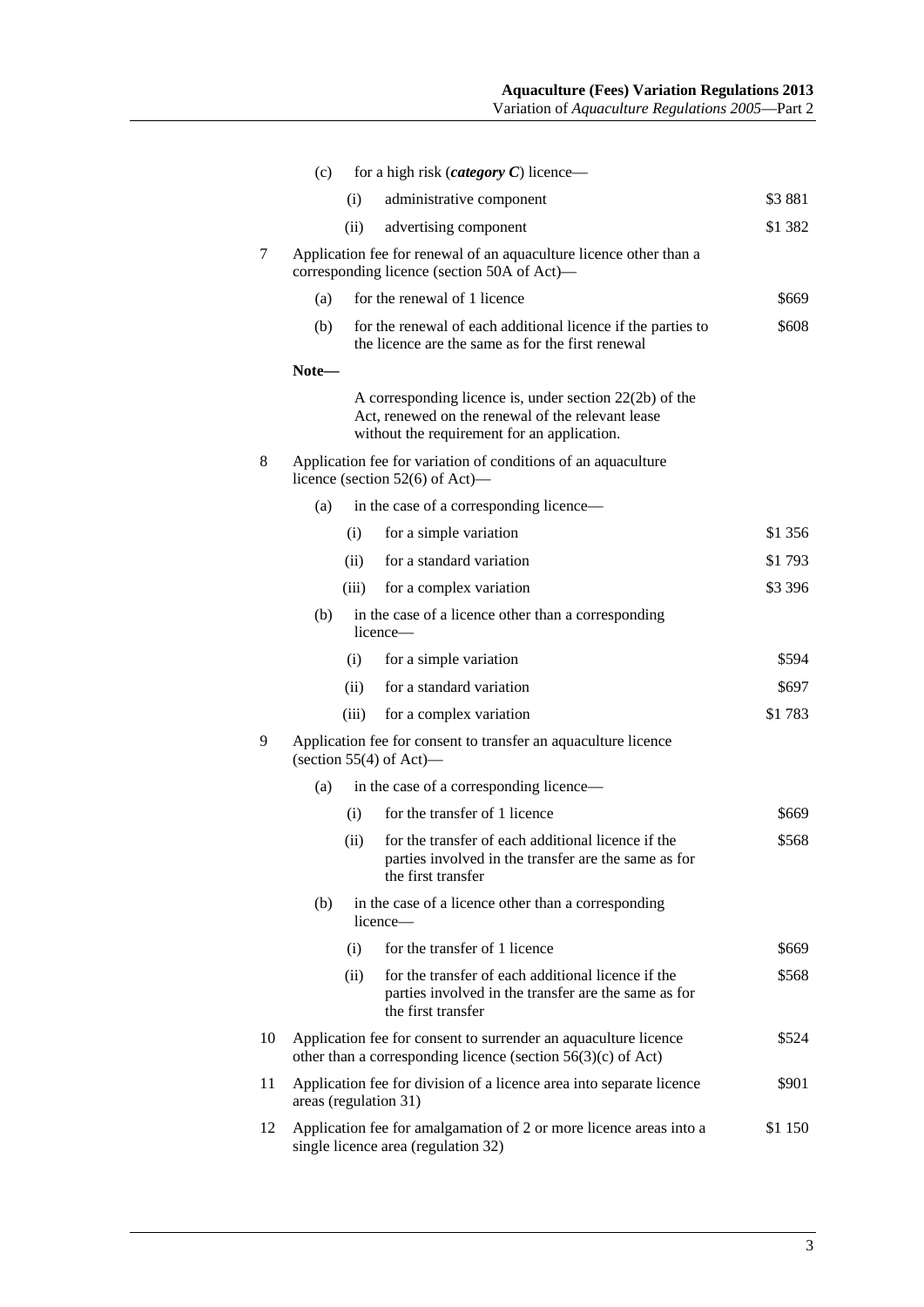| 13 | Annual fee for a corresponding licence (section 53(1) of Act) for<br>the financial year 2013/14 and for each subsequent financial<br>year- |                                                |                                                                                                                                                                                                                                  |                                                                                                       |  |
|----|--------------------------------------------------------------------------------------------------------------------------------------------|------------------------------------------------|----------------------------------------------------------------------------------------------------------------------------------------------------------------------------------------------------------------------------------|-------------------------------------------------------------------------------------------------------|--|
|    | (a)                                                                                                                                        |                                                | for an aquaculture licence to farm prescribed wild caught<br>tuna                                                                                                                                                                |                                                                                                       |  |
|    | (b)                                                                                                                                        |                                                | for an aquaculture licence to farm finfish other than<br>prescribed wild caught tuna                                                                                                                                             | \$3733                                                                                                |  |
|    | (c)                                                                                                                                        | area                                           | for an aquaculture licence to farm abalone in a subtidal                                                                                                                                                                         | \$4 207                                                                                               |  |
|    | (d)                                                                                                                                        | area                                           | for an aquaculture licence to farm mussels in a subtidal                                                                                                                                                                         | \$2 105                                                                                               |  |
|    | (e)                                                                                                                                        |                                                | for an aquaculture licence to farm molluscs (other than<br>abalone and mussels) in a subtidal area                                                                                                                               | \$1 972                                                                                               |  |
|    | (f)                                                                                                                                        |                                                | for an aquaculture licence to farm molluscs (including<br>abalone, but not including oysters) in an intertidal area                                                                                                              | \$1938                                                                                                |  |
|    | (g)                                                                                                                                        | area                                           | for an aquaculture licence to farm oysters in an intertidal                                                                                                                                                                      | \$384 plus<br>\$204 for each<br>hectare<br>(rounded to<br>2 decimal<br>places) in the<br>licence area |  |
|    | (h)                                                                                                                                        |                                                | for an aquaculture licence to farm algae                                                                                                                                                                                         | \$1799                                                                                                |  |
|    | (i)                                                                                                                                        | cages                                          | for an aquaculture licence authorising the storage of sea                                                                                                                                                                        | \$1799                                                                                                |  |
| 14 |                                                                                                                                            |                                                | Annual fee for a licence other than a corresponding licence<br>(section 53(1) of Act) for the financial year 2013/14 and for each<br>subsequent financial year-                                                                  |                                                                                                       |  |
|    | (a)                                                                                                                                        | for a low risk ( <i>category</i> $A$ ) licence |                                                                                                                                                                                                                                  | \$530                                                                                                 |  |
|    | (b)                                                                                                                                        |                                                | for a medium risk ( <i>category</i> $\bm{B}$ ) licence—                                                                                                                                                                          |                                                                                                       |  |
|    |                                                                                                                                            | (i)                                            | in the case of a licence authorising the carrying on<br>of aquaculture on a navigable vessel as it operates<br>within an area of State waters or the use of a<br>farming structure designed to be transported by road<br>or rail | \$1 655                                                                                               |  |
|    |                                                                                                                                            | (ii)                                           | in any other case                                                                                                                                                                                                                | \$1 655                                                                                               |  |
|    | (c)                                                                                                                                        |                                                | for a high risk ( <i>category</i> $C$ ) licence—                                                                                                                                                                                 |                                                                                                       |  |
|    |                                                                                                                                            | (i)                                            | in the case of a licence authorising the carrying on<br>of aquaculture on a navigable vessel as it operates<br>within an area of State waters or the use of a<br>farming structure designed to be transported by road<br>or rail | \$4 857                                                                                               |  |
|    |                                                                                                                                            | (11)                                           | in any other case                                                                                                                                                                                                                | \$2796                                                                                                |  |
|    | <b>Miscellaneous fees</b>                                                                                                                  |                                                |                                                                                                                                                                                                                                  |                                                                                                       |  |
| 15 | Application fee for a notation on the register that a specified                                                                            | \$172                                          |                                                                                                                                                                                                                                  |                                                                                                       |  |

person has an interest in a lease or licence (section 80(2a) of Act)